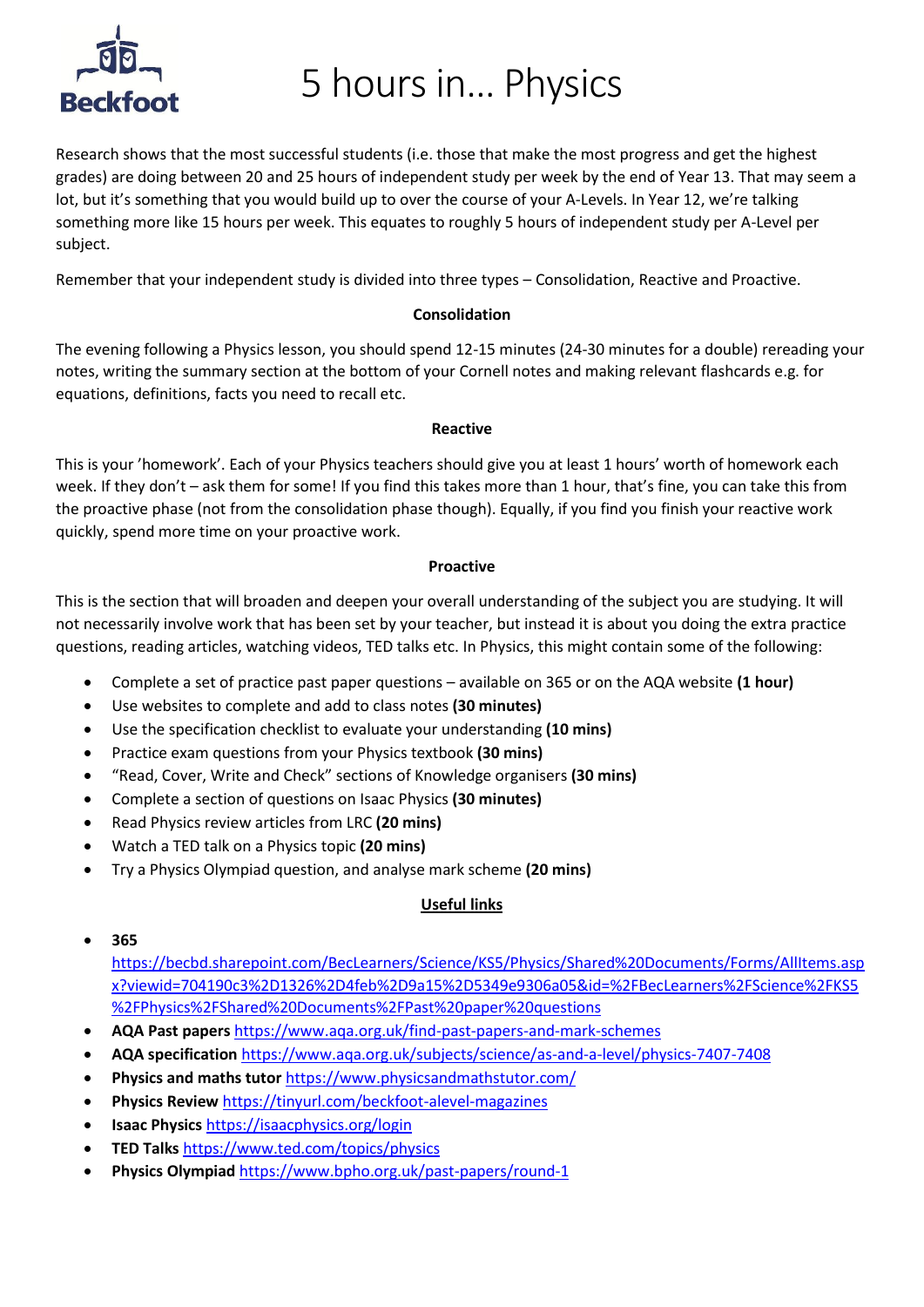

## 5 hours in… Physics – your weekly review

Week beginning:

**What have I been learning with Dr Hicklin? \_\_\_\_\_\_\_\_\_\_\_\_\_\_\_\_\_\_\_\_\_\_\_\_\_\_\_\_\_\_\_\_\_\_\_\_\_\_\_\_\_\_\_\_\_\_\_\_\_\_\_\_\_\_\_\_\_\_\_\_\_\_\_\_\_\_\_\_\_\_\_\_\_\_\_\_\_\_\_\_\_\_\_\_\_\_**

**What have I been learning with Mr Brown?\_\_\_\_\_\_\_\_\_\_\_\_\_\_\_\_\_\_\_\_\_\_\_\_\_\_\_\_\_\_\_\_\_\_\_\_\_\_\_\_\_\_\_\_\_\_\_\_\_\_\_\_\_\_\_\_\_\_\_\_\_\_\_\_\_\_\_\_\_\_\_\_\_\_\_\_\_\_\_\_\_\_\_\_\_\_**

| <b>Consolidation (tick</b><br>when complete) |  | <b>Reactive 1</b> | <b>Reactive 2</b> | <b>Proactive 1</b> | <b>Proactive 2</b> | <b>Proactive 3</b> |
|----------------------------------------------|--|-------------------|-------------------|--------------------|--------------------|--------------------|
| Lesson 1                                     |  |                   |                   |                    |                    |                    |
| Lesson 2                                     |  |                   |                   |                    |                    |                    |
| Lesson 3                                     |  |                   |                   |                    |                    |                    |
| Lesson 4                                     |  |                   |                   |                    |                    |                    |
| Lesson 5                                     |  |                   |                   |                    |                    |                    |
| <b>Time spent</b>                            |  |                   |                   |                    |                    |                    |

**Total time spent on Independent Learning in Physics this week: \_\_\_\_\_\_\_\_\_\_\_\_\_\_\_\_\_\_\_**

Areas that require further review **Things I need to ask my teachers** 

**Checked by: \_\_\_\_\_\_\_\_\_\_\_\_\_\_\_\_\_\_\_\_ (teacher)**